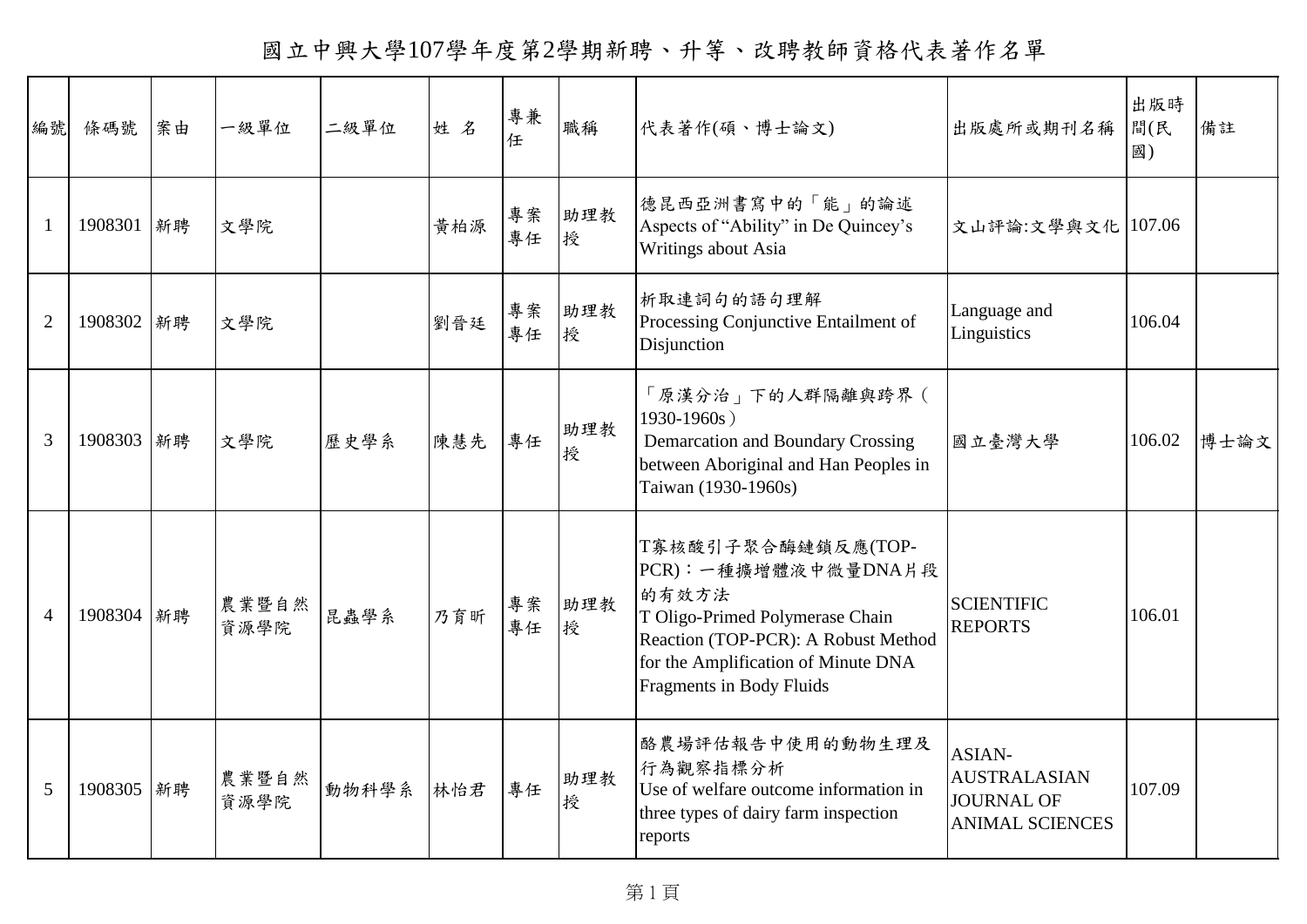國立中興大學107學年度第2學期新聘、升等、改聘教師資格代表著作名單

| 編號             | 條碼號        | 案由 | 一級單位                | 二級單位       | 姓名  | 專兼<br>任 | 職稱       | 代表著作(碩、博士論文)                                                                                                                                                                                                                                                  | 出版處所或期刊名稱                                                | 出版時<br>間(民<br>國) | 備註 |
|----------------|------------|----|---------------------|------------|-----|---------|----------|---------------------------------------------------------------------------------------------------------------------------------------------------------------------------------------------------------------------------------------------------------------|----------------------------------------------------------|------------------|----|
| 6              | 1908306 新聘 |    | 農業暨自然 土壤環境科<br>資源學院 | 學系         | 莊雅惠 | 專任      | 助理教<br>授 | 比較加壓溶劑萃取方法以及快速、簡<br>單、便宜、有效、堅固以及安全的方<br>法對於蔬菜中殘留藥物的萃取以及測<br>定<br>Comparison of accelerated solvent<br>extraction and quick, easy, cheap,<br>effective, rugged and safe method for<br>extraction and determination of<br>pharmaceuticals in vegetables         | <b>JOURNAL OF</b><br>CHROMATOGRAPH 104.07<br>Y A         |                  |    |
| $\overline{7}$ | 1908307 新聘 |    | 農業暨自然<br>資源學院       | 水土保持學<br>糸 | 邱雅筑 | 專任      | 助理教<br>授 | 受邊坡失穩影響的營運中隧道之襯砌<br>裂縫演育<br>Lining crack evolution of an operational<br>tunnel influenced by slope instability                                                                                                                                                | Tunnelling and<br><b>Underground Space</b><br>Technology | 106.05           |    |
| 8              | 1908308 新聘 |    | 理學院                 | 化學系        | 韓政良 | 專任      | 副教授      | 利用不對稱有機插烯醛醇-環化連續反<br>應合成掌性螺環羥吲哚二氫吡喃酮化<br>合物<br>An asymmetric assembly of<br>spirooxindole dihydropyranones through<br>a direct enantioselective organocatalytic<br>vinylogous aldol-cyclization cascade<br>reaction of 3-alkylidene oxindoles with<br>isatins | <b>CHEMICAL</b><br><b>COMMUNICATIONS</b>                 | 104.12           |    |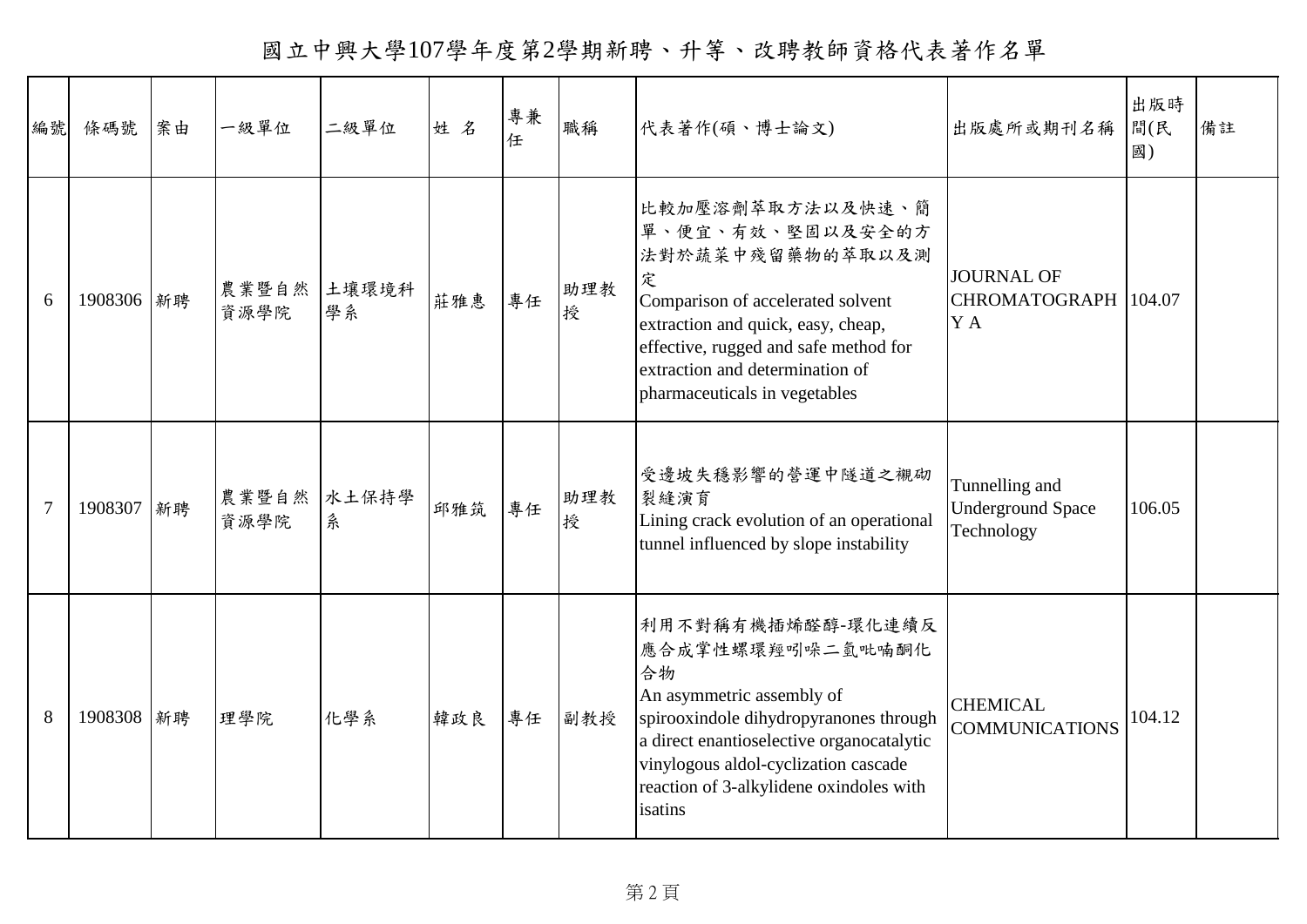國立中興大學107學年度第2學期新聘、升等、改聘教師資格代表著作名單

| 編號 | 條碼號        | 案由 | 一級單位       | 二級單位        | 姓名  | 專兼<br>任 | 職稱       | 代表著作(碩、博士論文)                                                                                                                                      | 出版處所或期刊名稱                                                    | 出版時<br>間(民<br>國) | 備註   |
|----|------------|----|------------|-------------|-----|---------|----------|---------------------------------------------------------------------------------------------------------------------------------------------------|--------------------------------------------------------------|------------------|------|
| 9  | 1908309 新聘 |    | 工學院        | 土木工程學<br>糸  | 楊文嘉 | 專任      | 助理教<br>授 | 以質點法探討海嘯及其漂流物對橋梁<br>之動態荷載<br>Study of Tsunami-Induced Fluid and<br>Debris Load on Bridges using the<br><b>Material Point Method</b>               | 美國華盛頓大學                                                      | 105.08           | 博士論文 |
| 10 | 1908310 新聘 |    | 工學院        | 土木工程學<br>糸  | 李翼安 | 專任      | 助理教<br>授 | 鋼筋混凝土短柱側力位移預測曲線研<br>究<br>Prediction of Lateral Load Displacement<br><b>Curves for Reinforced Concrete Short</b><br><b>Columns Failed in Shear</b> | <b>JOURNAL OF</b><br><b>STRUCTURAL</b><br><b>ENGINEERING</b> | 106.02           |      |
| 11 | 1908311 新聘 |    | 電機資訊學<br>院 | 光電工程研<br>究所 | 蔡宛卲 | 專任      | 副教授      | 鋅鎳共同擴散式鈮酸鋰波導之時間與<br>溫度相依研究<br>Time and Temperature Dependent Study<br>of Zn and Ni Codiffused LiNbO3<br>Waveguides                                | <b>JOURNAL OF</b><br><b>LIGHTWAVE</b><br><b>TECHNOLOGY</b>   | 104.12           |      |
| 12 | 1908312 新聘 |    | 獸醫學院       | 獸醫學系        | 陳柏文 | 專任      | 助理教<br>授 | 台灣地區健康產婦之母乳共生性細菌<br>與機緣性致病菌之菌相分布概況<br>Profiles of commensal and opportunistic<br>bacteria in human milk from healthy<br>donors in Taiwan          | <b>JOURNAL OF FOOD</b><br><b>AND DRUG</b><br><b>ANALYSIS</b> | 107.10           |      |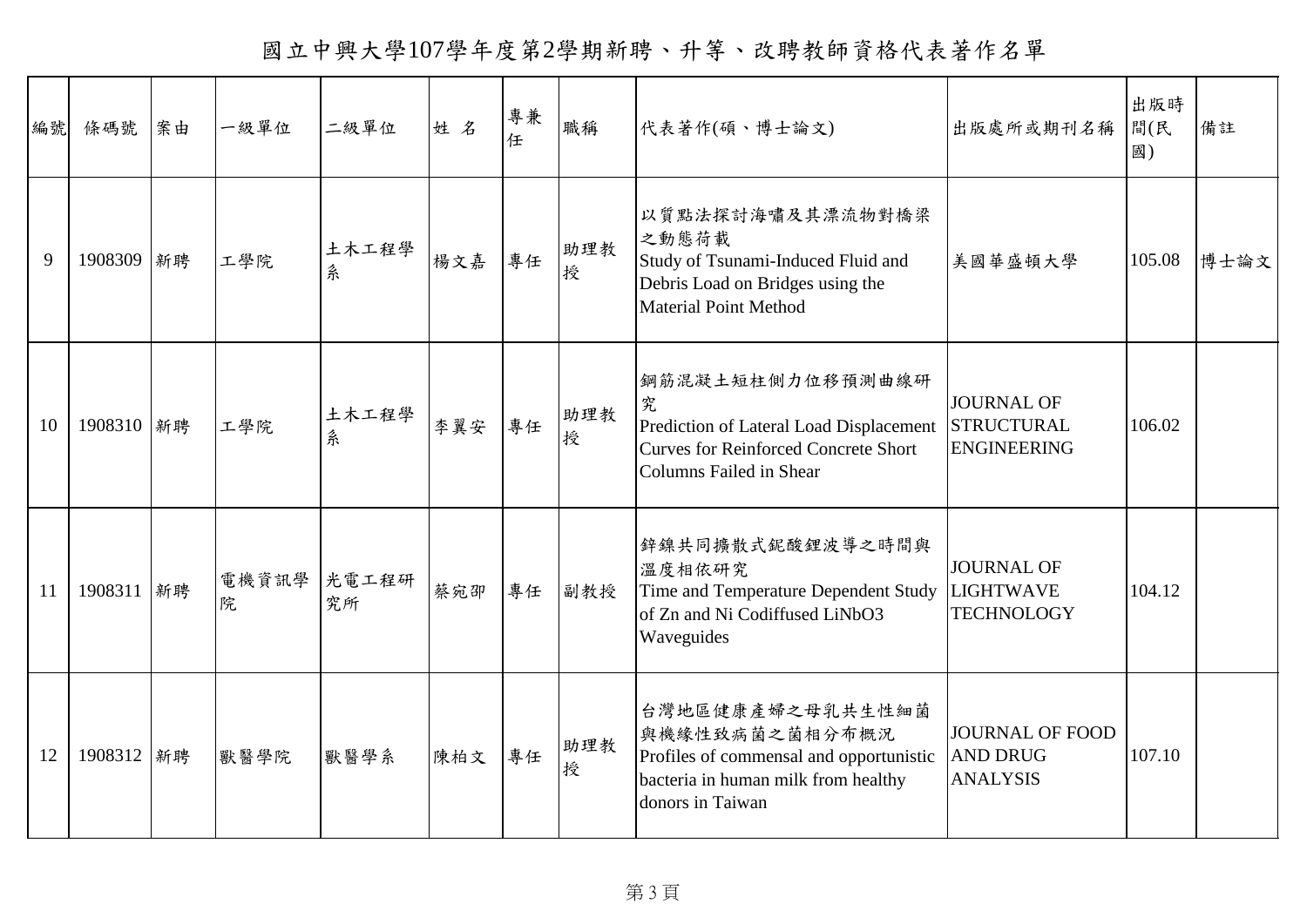國立中興大學107學年度第2學期新聘、升等、改聘教師資格代表著作名單

| 編號 | 條碼號        | 案由 | 一級單位          | 二級單位                   | 姓名  | 專兼 | 職稱       | 代表著作(碩、博士論文)                                                                                                                                                                                                       | 出版處所或期刊名稱                                                                                             | 出版時<br>間(民<br>國) | 備註   |
|----|------------|----|---------------|------------------------|-----|----|----------|--------------------------------------------------------------------------------------------------------------------------------------------------------------------------------------------------------------------|-------------------------------------------------------------------------------------------------------|------------------|------|
| 13 | 1908313 新聘 |    | 管理學院          | 資訊管理學<br>糸             | 英家慶 | 專任 | 助理教<br>授 | 利用隨機漫步探勘使用者打卡行為進<br>行都會興趣點之推薦<br>Mining User Check-In Behavior with a<br>Random Walk for Urban Point-of-<br><b>Interest Recommendations</b>                                                                        | <b>ACM</b><br><b>TRANSACTIONS ON</b><br><b>INTELLIGENT</b><br><b>SYSTEMS AND</b><br><b>TECHNOLOGY</b> | 103.09           |      |
| 14 | 1908314 新聘 |    | 管理學院          | 會計學系                   | 余駿展 | 專任 | 助理教<br>授 | 會計師事務所辦公室層級產能、審計<br>定價及審計品質<br>Audit Office Capacity, Audit Pricing, and<br><b>Audit Quality</b>                                                                                                                   | 國立成功大學                                                                                                | 107.06           | 博士論文 |
| 15 | 1908315 新聘 |    | 農業暨自然<br>資源學院 | 生物產業管<br>理進修學士<br>學位學程 | 巫嘉昌 | 兼任 | 副教授      | 以QuEChERS法搭配氣相層析串聯質<br>譜儀建立烏龍茶中農藥多重殘留分析<br>方法<br>Multiresidue method for the<br>determination of pesticides in Oolong tea<br>using QuEChERS by gas<br>chromatography-triple quadrupole<br>tandem mass spectrometry | Food Chemistry                                                                                        | 106.02           |      |
| 16 | 1908316 新聘 |    | 生命科學院         | 生物醫學研<br>究所            | 林晴雯 | 兼任 | 助理教<br>授 | Daxx 蛋白藉由抑制 HIF-1<br>alpha/HDAC1/Slug活化路徑而減緩缺<br>氧所導致的肺癌細胞轉移<br>Daxx inhibits hypoxia-induced lung<br>cancer cell metastasis by suppressing the<br>HIF-1 alpha/HDAC1/Slug axis                                     | <b>NATURE</b><br><b>COMMUNICATIONS</b>                                                                | 105.12           |      |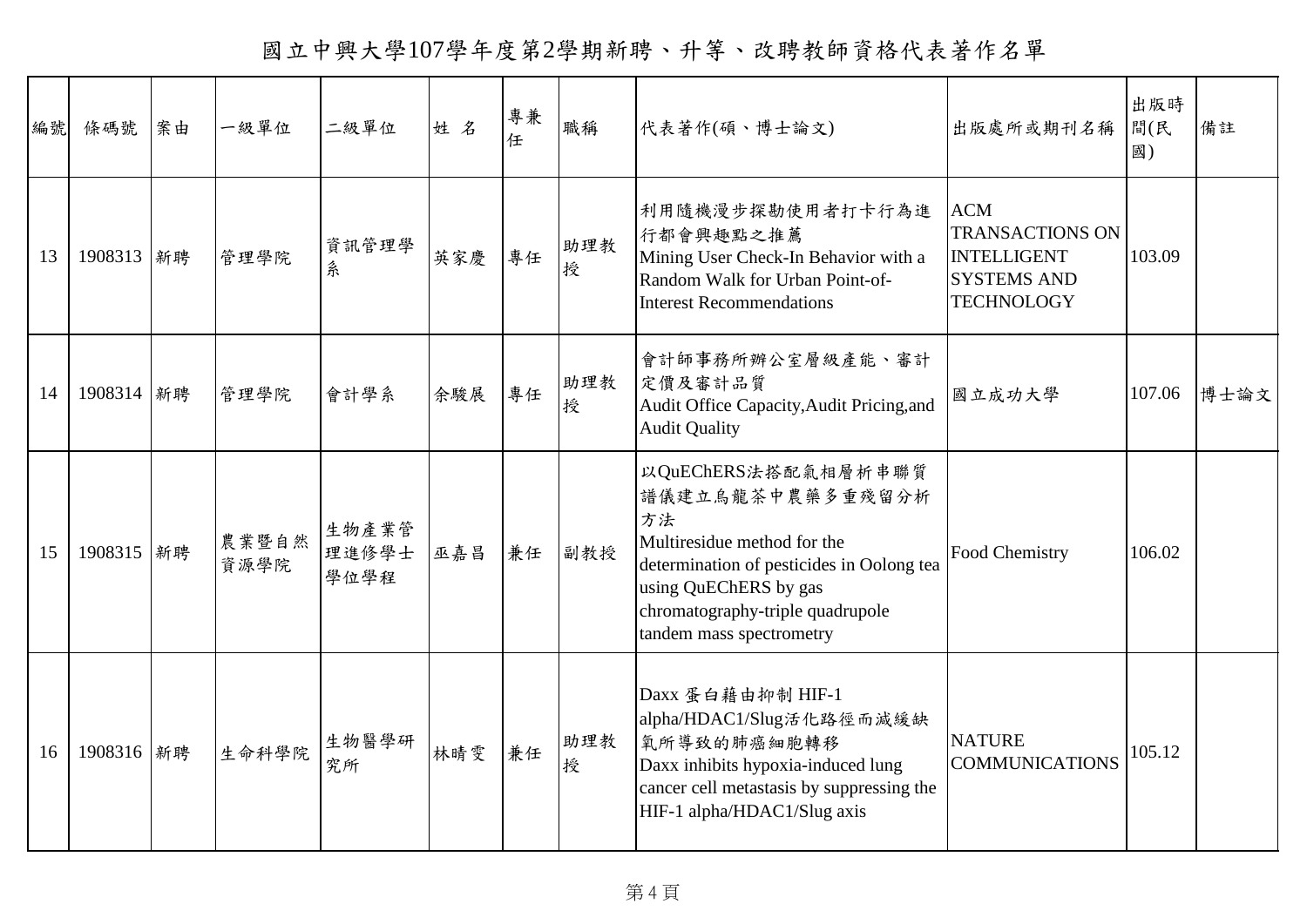國立中興大學107學年度第2學期新聘、升等、改聘教師資格代表著作名單

| 編號 | 條碼號         | 案由 | 一級單位          | 二級單位        | 姓名  | 專兼<br>任 | 職稱       | 代表著作(碩、博士論文)                                                                                                                                                                                   | 出版處所或期刊名稱                                                          | 出版時<br>間(民<br>國) | 備註 |
|----|-------------|----|---------------|-------------|-----|---------|----------|------------------------------------------------------------------------------------------------------------------------------------------------------------------------------------------------|--------------------------------------------------------------------|------------------|----|
| 17 | 1908317 新聘  |    | 生命科學院         | 生物醫學研<br>究所 | 游鎮瑋 | 兼任      | 助理教<br>授 | 脂肪酸結合蛋白5對內皮細胞命運的雙<br>重角色:脂質代謝和血管新生的連結<br>反應<br>Dual role of fatty acid-binding protein 5<br>on endothelial cell fate: a potential link<br>between lipid metabolism and angiogenic<br>responses | <b>ANGIOGENESIS</b>                                                | 105.01           |    |
| 18 | 1908318 升等  |    | 農業暨自然<br>資源學院 | 森林學系        | 楊德新 | 專任      | 教授       | 熱處理改質對孟宗竹材之表面與化學<br>性質之影響<br>Effects of thermal modification on the<br>surface and chemical properties of moso<br>bamboo                                                                       | <b>CONSTRUCTION</b><br><b>AND BUILDING</b><br><b>MATERIALS</b>     | 107.07           |    |
| 19 | 1908319  升等 |    | 農業暨自然<br>資源學院 | 應用經濟學<br>系  | 楊育誠 | 專任      | 副教授      | 臺灣地區消費者對動物福利雞蛋願付<br>價值之影響因素分析<br>Factors affecting consumers' willingness<br>to pay for animal welfare eggs in Taiwan                                                                          | International Food and<br>Agribusiness<br><b>Management Review</b> | 107.06           |    |
| 20 | 1908320 升等  |    | 農業暨自然<br>資源學院 | 土壤環境科<br>學系 | 劉雨庭 | 專任      | 副教授      | 磷酸根移除與腐植酸-鐵共沉澱物結構<br>發展之關係<br>Phosphate Removal in Relation to<br>Structural Development of Humic Acid-<br>Iron Coprecipitates                                                                 | <b>Scientific Reports</b>                                          | 107.07           |    |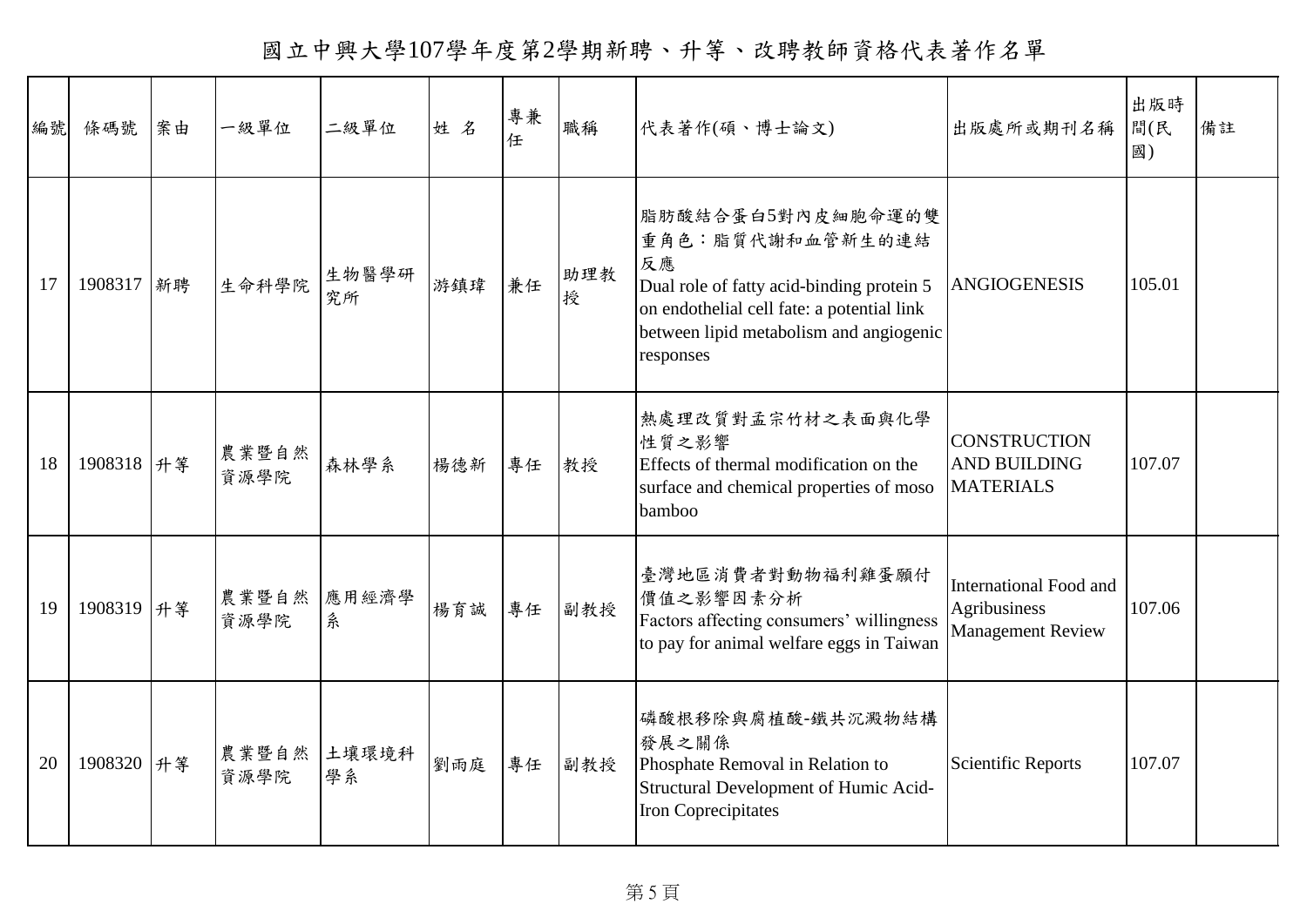國立中興大學107學年度第2學期新聘、升等、改聘教師資格代表著作名單

| 編號 | 條碼號         | 案由 | 一級單位          | 二級單位                | 姓名  | 專兼 | 職稱  | 代表著作(碩、博士論文)                                                                                                                                                                                                                                                       | 出版處所或期刊名稱                                              | 出版時<br>間(民<br>國) | 備註 |
|----|-------------|----|---------------|---------------------|-----|----|-----|--------------------------------------------------------------------------------------------------------------------------------------------------------------------------------------------------------------------------------------------------------------------|--------------------------------------------------------|------------------|----|
| 21 | 1908321 升等  |    | 農業暨自然<br>資源學院 | 景觀與遊憩<br>碩士學位學<br>程 | 董建宏 | 專任 | 副教授 | 國際遊客對台灣的碳影響<br>The Carbon Impact of International<br>Tourists to an Island Country                                                                                                                                                                                 | <b>SUSTAINABILITY</b>                                  | 107.05           |    |
| 22 | 1908322  升等 |    | 理學院           | 化學系                 | 蔡柏宇 | 專任 | 副教授 | 適用於彎曲反應路徑的單分子衝量模<br>型<br>A generalized unimolecular impulsive<br>model for curved reaction path                                                                                                                                                                    | <b>JOURNAL OF</b><br><b>CHEMICAL</b><br><b>PHYSICS</b> | 107.06           |    |
| 23 | 1908323 升等  |    | 理學院           | 化學系                 | 蕭鶴軒 | 專任 | 副教授 | 過濾薄膜輔助酵素合成穩定同位素標<br>記胜肽結合質譜術蛋白質體學策略應<br>用於B型肝炎病毒檢測<br>Synthesis of stable isotopically labeled<br>peptides with filter-assisted enzymatic<br>labeling for the diagnosis of hepatitis B<br>virus infection utilizing mass<br>spectrometry-based proteomics strategy | <b>ANALYTICA</b><br><b>CHIMICA ACTA</b>                | 105.12           |    |
| 24 | 1908324 升等  |    | 理學院           | 物理學系                | 張明強 | 專任 | 教授  | 馬約蘭納粒子焠火動力學的記憶效應<br>A Memory of Majorana Modes through<br>Quantum Quench                                                                                                                                                                                           | <b>SCIENTIFIC</b><br><b>REPORTS</b>                    | 105.07           |    |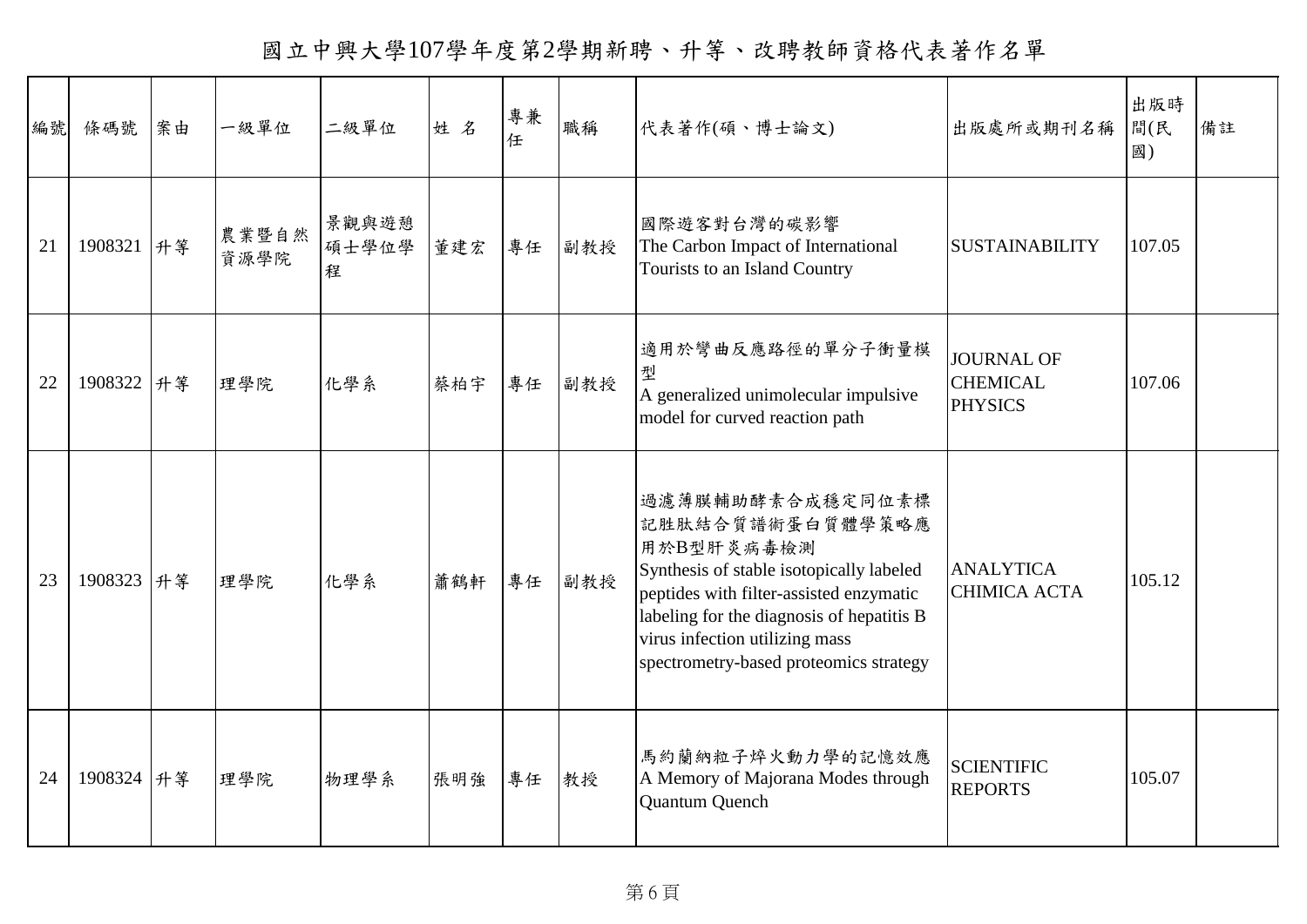國立中興大學107學年度第2學期新聘、升等、改聘教師資格代表著作名單

| 編號 | 條碼號         | 案由 | 一級單位 | 二級單位       | 姓名  | 專兼 | 職稱  | 代表著作(碩、博士論文)                                                                                                                                                    | 出版處所或期刊名稱                                                                        | 出版時<br>間(民<br>國) | 備註 |
|----|-------------|----|------|------------|-----|----|-----|-----------------------------------------------------------------------------------------------------------------------------------------------------------------|----------------------------------------------------------------------------------|------------------|----|
| 25 | 1908325 升等  |    | 理學院  | 應用數學系      | 陳鵬文 | 專任 | 教授  | 道格拉斯-瑞奇福德演算法重建單一遮<br>罩之傅立葉相位資訊<br>Fourier phase retrieval with a single<br>mask by Douglas-Rachford algorithms                                                  | <b>APPLIED AND</b><br><b>COMPUTATIONAL</b><br><b>HARMONIC</b><br><b>ANALYSIS</b> | 107.05           |    |
| 26 | 1908326 升等  |    | 理學院  | 統計學研究<br>所 | 林長鋆 | 專任 | 教授  | 對於錯誤模型穩健之裂區設計<br>Robust split-plot designs for model<br>misspecification                                                                                        | <b>JOURNAL OF</b><br><b>QUALITY</b><br><b>TECHNOLOGY</b>                         | 107.02           |    |
| 27 | 1908327  升等 |    | 工學院  | 化學工程學<br>糸 | 李思禹 | 專任 | 教授  | 開發半同步水解醱酵技術將狼尾草轉<br>換為纖維丁醇<br>Lignocellulosic butanol production from<br>Napier grass using semi-simultaneous<br>saccharification fermentation                  | <b>BIORESOURCE</b><br><b>TECHNOLOGY</b>                                          | 106.05           |    |
| 28 | 1908328 升等  |    | 工學院  | 機械工程學<br>糸 | 陳任之 | 專任 | 副教授 | 梯級厚度厚板在非簡支邊界條件下之<br>自由振動<br>Free vibration of stepped rectangular<br>Mindlin plates with non-Lévy boundary<br>conditions                                        | International Journal of<br><b>Mechanical Sciences</b>                           | 107.08           |    |
| 29 | 1908329 升等  |    | 工學院  | 環境工程學<br>糸 | 林坤儀 | 專任 | 教授  | 釘負載含鈷沸石咪唑骨架作為增強型<br>硼氫化鈉水解產氫之觸媒<br>Ruthenium supported on ZIF-67 as an<br>enhanced catalyst for hydrogen<br>generation from hydrolysis of sodium<br>borohydride | <b>CHEMICAL</b><br><b>ENGINEERING</b><br><b>JOURNAL</b>                          | 107.11           |    |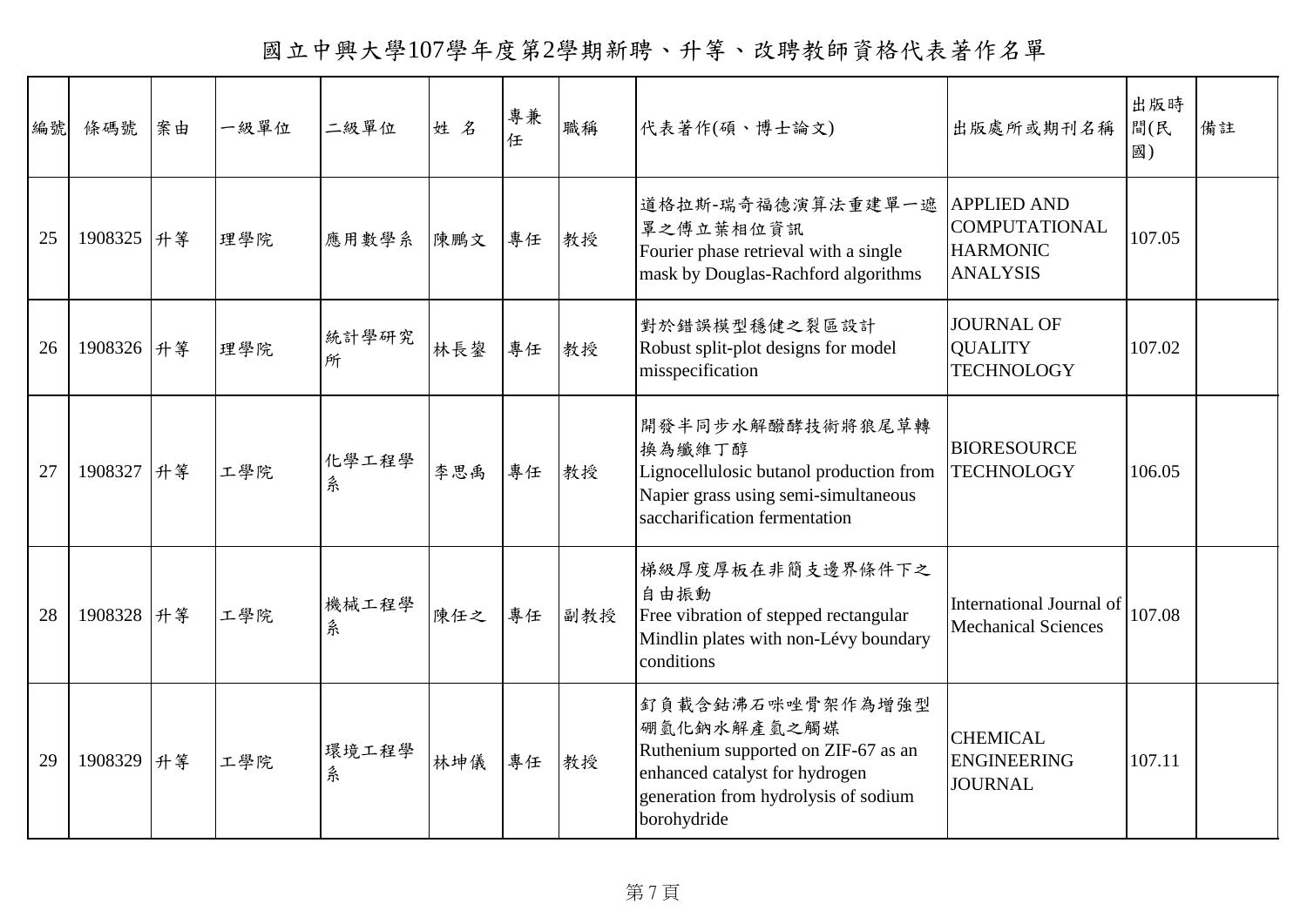國立中興大學107學年度第2學期新聘、升等、改聘教師資格代表著作名單

| 編號 | 條碼號        | 案由 | 一級單位       | 二級單位          | 姓名  | 專兼<br>任 | 職稱  | 代表著作(碩、博士論文)                                                                                                                                                                                                  | 出版處所或期刊名稱                                                                  | 出版時<br>間(民<br>國)                 | 備註 |
|----|------------|----|------------|---------------|-----|---------|-----|---------------------------------------------------------------------------------------------------------------------------------------------------------------------------------------------------------------|----------------------------------------------------------------------------|----------------------------------|----|
| 30 | 1908330 升等 |    | 電機資訊學<br>院 | 資訊科學與<br>工程學系 | 黄春融 | 專任      | 教授  | 基於自適應性量化取樣之超快速超像<br>素擷取演算法<br><b>USEAQ: Ultra-fast Superpixel Extraction</b><br>via Adaptive Sampling from Quantized<br>Regions                                                                               | <b>IEEE</b> Transactions on<br><b>Image Processing</b>                     | 107.10                           |    |
| 31 | 1908331 升等 |    | 電機資訊學<br>院 | 資訊科學與<br>工程學系 | 范耀中 | 專任      | 副教授 | 基於漫射單元資料結構之機器對機器<br>內網路聚合技術<br>Enabling in-network aggregation by<br>diffusion units for urban scale M2M<br>networks                                                                                          | <b>JOURNAL OF</b><br>NETWORK AND<br><b>COMPUTER</b><br><b>APPLICATIONS</b> | 106.05                           |    |
| 32 | 1908332 升等 |    | 管理學院       | 科技管理研<br>究所   | 鄭菲菲 | 專任      | 教授  | 1.圖書資訊科技領域共同作者網路趨<br>勢分析<br>Trend analysis of co-authorship network<br>in Library Hi Tech<br>2.關鍵字共現知識結構與社會網路分<br>析<br>Mapping knowledge structure by<br>keyword co-occurrence and social<br>network analysis | Library Hi Tech                                                            | 1.107.0<br>6接受<br>2.107.0<br>3接受 |    |
| 33 | 1908333 升等 |    | 法政學院       | 法律學系          | 蘇怡慈 | 專任      | 副教授 | 論併購交易中之控制股東受任人義務-<br>兼論個別委員會之功能                                                                                                                                                                               | 東吳法律學報                                                                     | 107.04                           |    |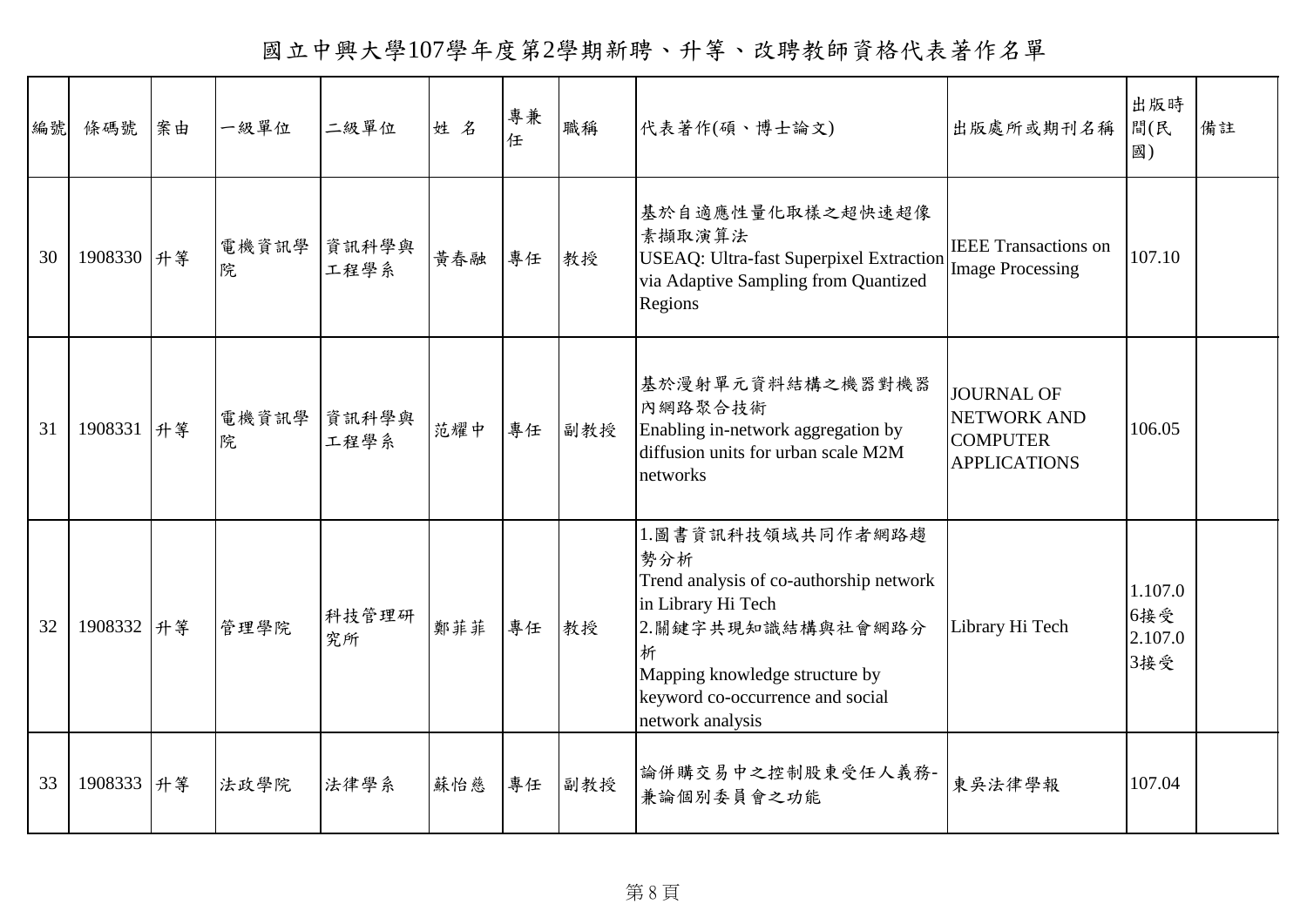國立中興大學107學年度第2學期新聘、升等、改聘教師資格代表著作名單

| 編號 | 條碼號        | 案由 | 一級單位          | 二級單位                | 姓名  | 專兼<br>任 | 職稱       | 代表著作(碩、博士論文)                                                                                                                                                                                      | 出版處所或期刊名稱                                                                   | 出版時<br>間(民<br>國) | 備註   |
|----|------------|----|---------------|---------------------|-----|---------|----------|---------------------------------------------------------------------------------------------------------------------------------------------------------------------------------------------------|-----------------------------------------------------------------------------|------------------|------|
| 34 | 1908334 改聘 |    | 農業暨自然<br>資源學院 | 土壤環境科<br>學系         | 賴鴻裕 | 專任      | 教授       | 接種菌根真菌及川燙對蕹菜中重金屬<br>生物可及性之影響<br>Effect of inoculation with arbuscular<br>mycorrhizal fungi and blanching on the<br>bioaccessibility of heavy metals in water<br>spinach (Ipomoea aquatica Forsk.) | <b>ECOTOXICOLOGY</b><br><b>AND</b><br><b>ENVIRONMENTAL</b><br><b>SAFETY</b> | 107.07           |      |
| 35 | 1908335 新聘 |    | 文學院           | 中國文學系<br>進修學士班      | 高榮鴻 | 兼任      | 助理教<br>授 | 《清華伍·命訓》字詞考釋                                                                                                                                                                                      | 出土文獻綜合研究集<br>刊                                                              | 106.12<br>接受     |      |
| 36 | 1908336 新聘 |    | 文學院           | 中國文學系<br>進修學士班      | 陳麗如 | 兼任      | 助理教<br>授 | 色·情·空:《金瓶梅》與《紅樓<br>夢》中的哭笑研究<br>Form, Emotion, and Emptiness in the<br>Jinping Mei and the Honglou Meng                                                                                            | 國立東華大學                                                                      | 105.01           | 博士論文 |
| 37 | 1908337 新聘 |    | 管理學院          | 高階經理人<br>碩士在職專<br>班 | 丘宏昌 | 兼任      | 教授       | 雪球到雪崩:了解網路行銷傳播意向<br>之不同預測因素<br>Snowball to avalanche Understanding the JOURNAL OF<br>different predictors of the intention to<br>propagate online marketing messages                              | <b>EUROPEAN</b><br><b>MARKETING</b>                                         | 103              |      |